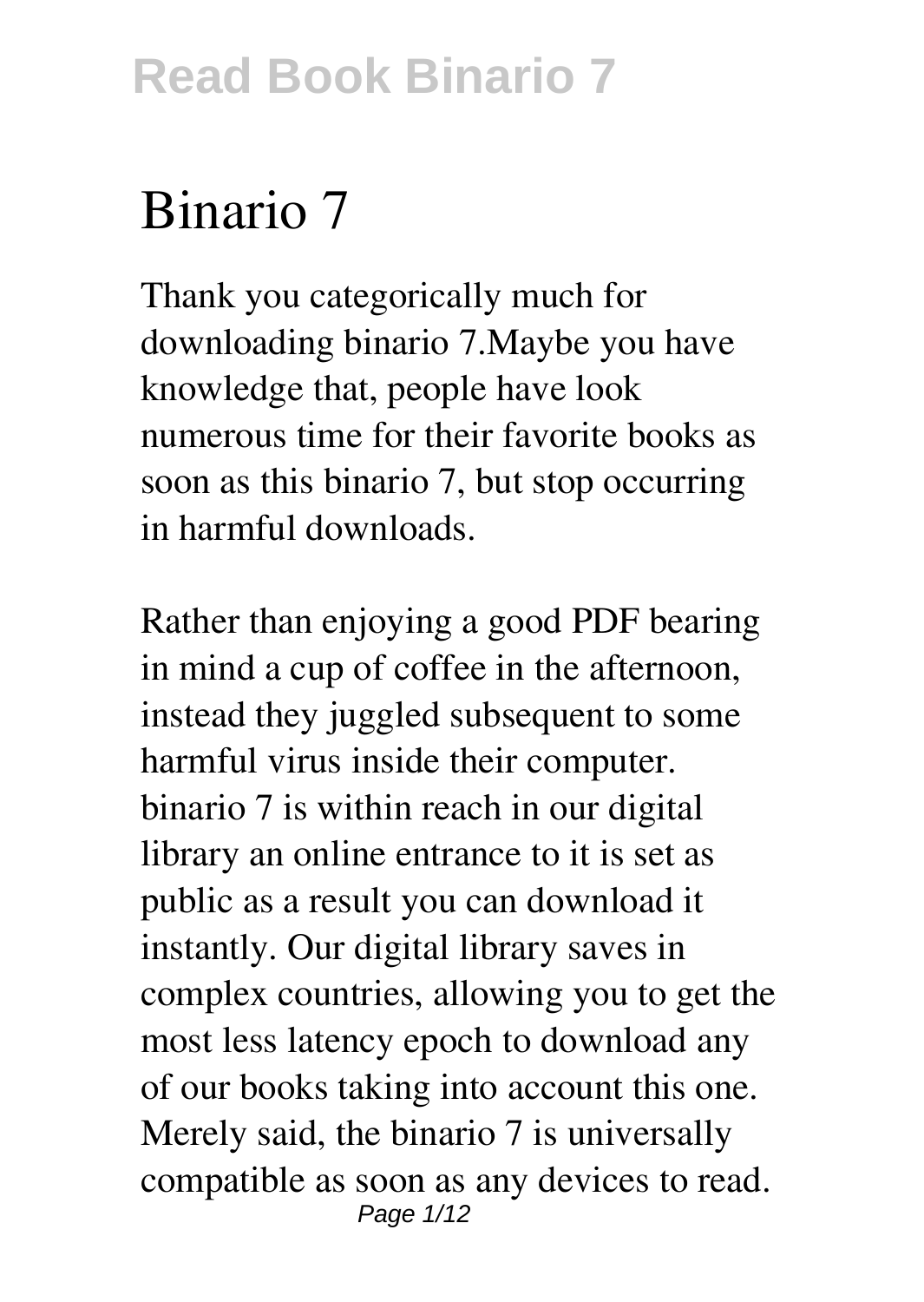Bypass, Quitar cuenta Google al j7 neo / binario 7 ( método mouse ) diciembre 2019Het Universum binnen vier minuten *528Hz - Whole Body Regeneration - Full Body Healing | Emotional \u0026 Physical Healing*

'I AM RICH' | Money Affirmations | Listen Before You Sleep!Aura Cleansing Sleep Meditation: 7 Chakras cleansing meditation music, sleep meditation **\"It Goes Straight to Your Subconscious Mind\" - \"I AM\" Affirmations For Success, Wealth \u0026 Happiness Manifest Money FAST Meditation | Listen** For 21 Days While You Sleep [EXTREMELY POWERFUL!!]

Before Sleep | Beginners Spoken Guided Meditation | Chakra Alignment |How to Chakra Balance

Characters, Symbols and the Unicode Page 2/12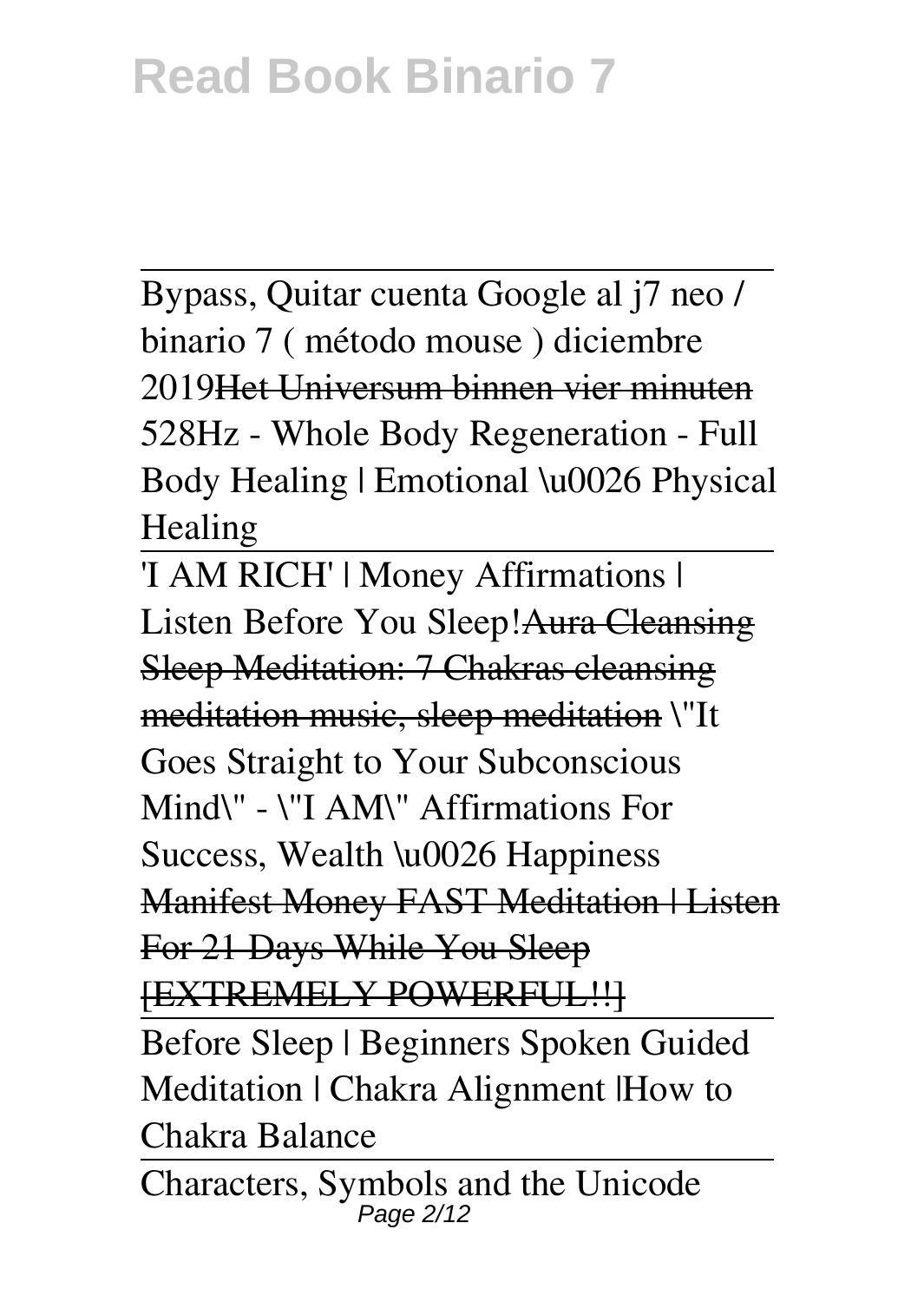Miracle - Computerphile<sup>lll</sup> alle alle and a nnnnn nnnnni FOOD CHALLENGEINI nnnn **MMMM DAY-19 | BINARIO12 | ELBA** ISLANDII7 Chakras Spoken Word Guided Meditation, Visualization, Relaxing, Chakra Healing, Balancing Frp j6 J600g Binario 7 - Binary 7 - Bit 7 - B7 - U7 Very easy full manual *Living with Turner Syndrome (Missing a X Chromosome) Sri Lanka | GoPro HERO 7 | travel Asia | BINARIO 12 | ON OFF AROUND SRI LANKA | On Off | TRAVEL VLOG* Desbloqueio conta Google J7 Pro binario 7 J730G/ J730GM quando não aceita mais chip bloqueado I AM Affirmations while you SLEEP for Confidence, Success, Wealth, Health \u0026 Spiritual Alignment 2 SUMADOR RESTADOR EXPLICACIÓN DE SIGNO BINARIO RESTA, BIT 74LS283 Solução do touch J6/J600GT/ Parou após atualização binario 7 *Hoe bouw je* Page 3/12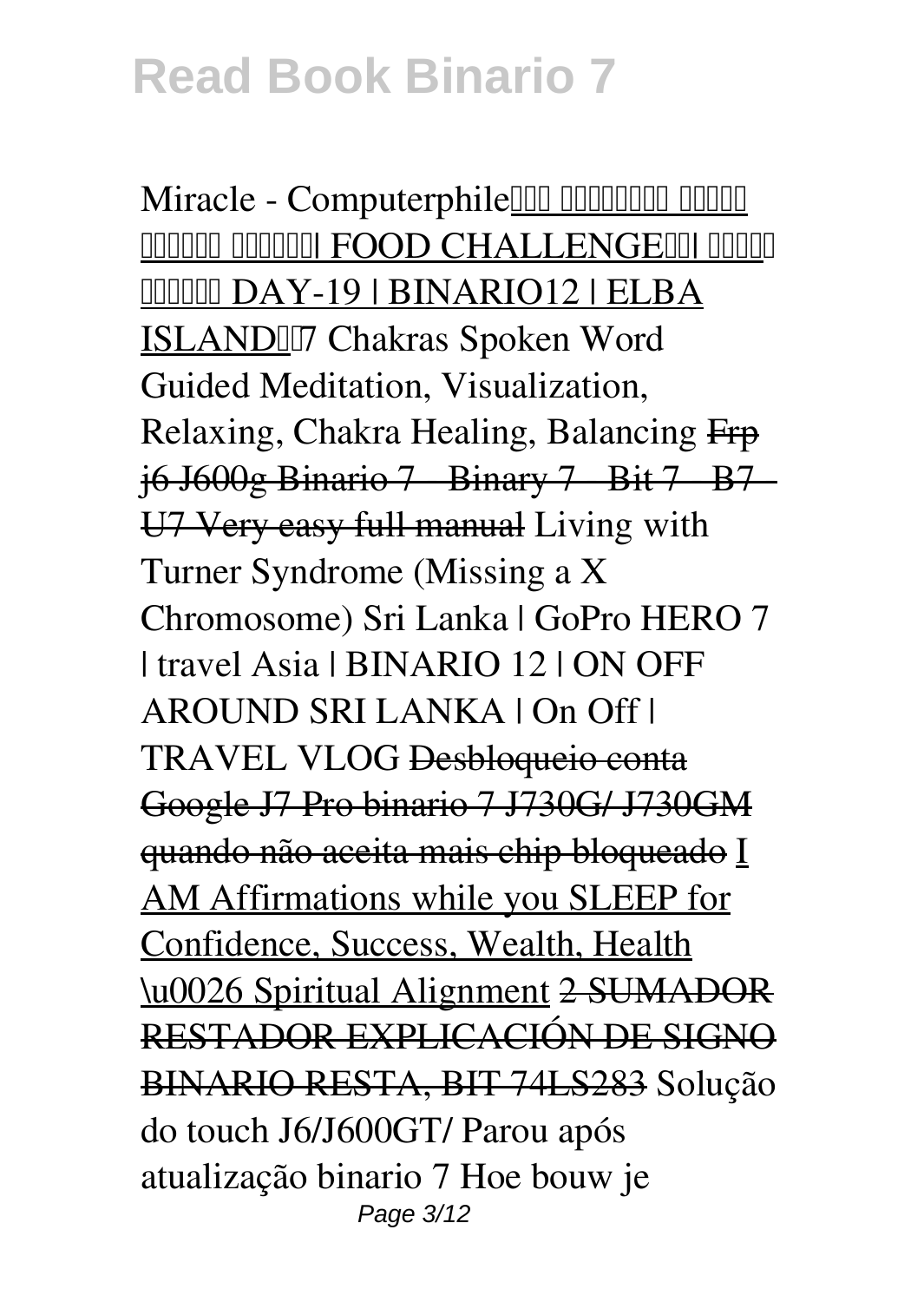*fictionele werelden - Kate Messner\n\nTranslation - Marie De Hert* Solución touch J7 Neo (J701M) Bit7 Fix touch U7. Binario 7 Android 9 Binario 7 Binario 7, via Filippo Turati 8, 20900 Monza MB La Danza Immobile srl Impresa sociale ETS. Sede legale via Savona 10, Milano. PI 02237350968 La Scuola Delle Arti srl Impresa sociale ETS. Sede legale via Turati 8, Monza. PI 06305590967

Binario 7

Binario 7, via Filippo Turati 8, 20900 Monza MB La Danza Immobile srl Impresa sociale ETS. Sede legale via Savona 10, Milano. PI 02237350968 La Scuola Delle Arti srl Impresa sociale ETS. Sede legale via Turati 8, Monza. PI 06305590967 Page 4/12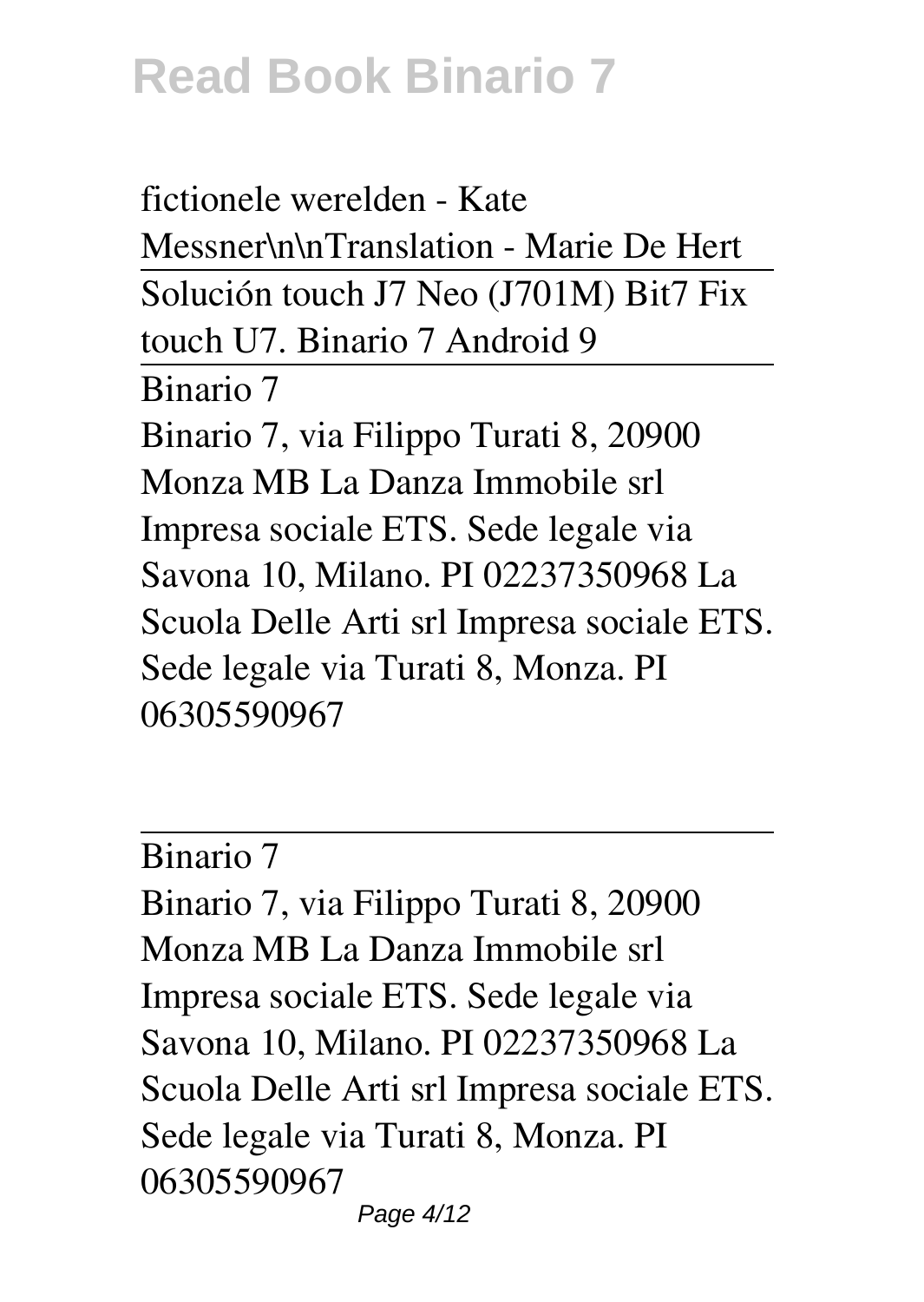RADIO BINARIO 7 | Binario 7 Binario 7. Claimed. Save. Share. 114 reviews \$\$ - \$\$\$ Italian Pizza Seafood. Via Federico Vivaldi 57, 81100, Caserta Italy +39 0823 197 1132 Website Menu. Closed now: ...

BINARIO 7, Caserta - Menu, Prices, Restaurant Reviews ...

Canale della compagnia Teatro Binario 7/La Danza Immobile diretta da Corrado Accordino. Monza.

Binario 7 - YouTube Binario 7, via Filippo Turati 8, 20900 Monza MB La Danza Immobile srl Impresa sociale ETS. Sede legale via Savona 10, Milano. PI 02237350968 La Page 5/12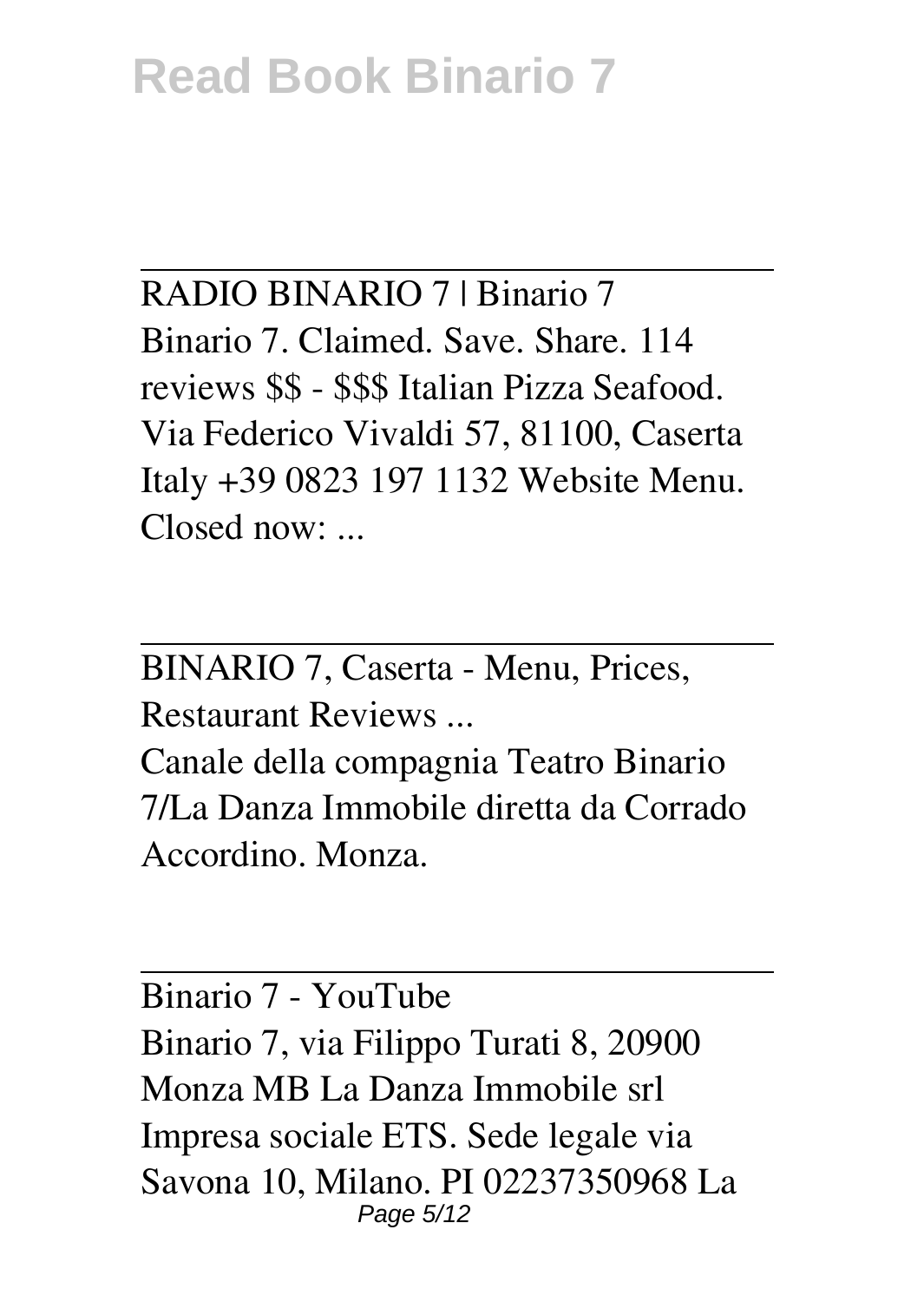Scuola Delle Arti srl Impresa sociale ETS. Sede legale via Turati 8, Monza. PI 06305590967

SPOILER! | Binario 7 Binario 7, via Filippo Turati 8, 20900 Monza MB La Danza Immobile srl Impresa sociale ETS. Sede legale via Savona 10, Milano. PI 02237350968 La Scuola Delle Arti srl Impresa sociale ETS. Sede legale via Turati 8, Monza. PI 06305590967

Stagione 2020-2021 | Binario 7 Binario 7, via Filippo Turati 8, 20900 Monza MB La Danza Immobile srl Impresa sociale ETS. Sede legale via Savona 10, Milano. PI 02237350968 La Scuola Delle Arti srl Impresa sociale ETS. Sede legale via Turati 8, Monza. PI Page 6/12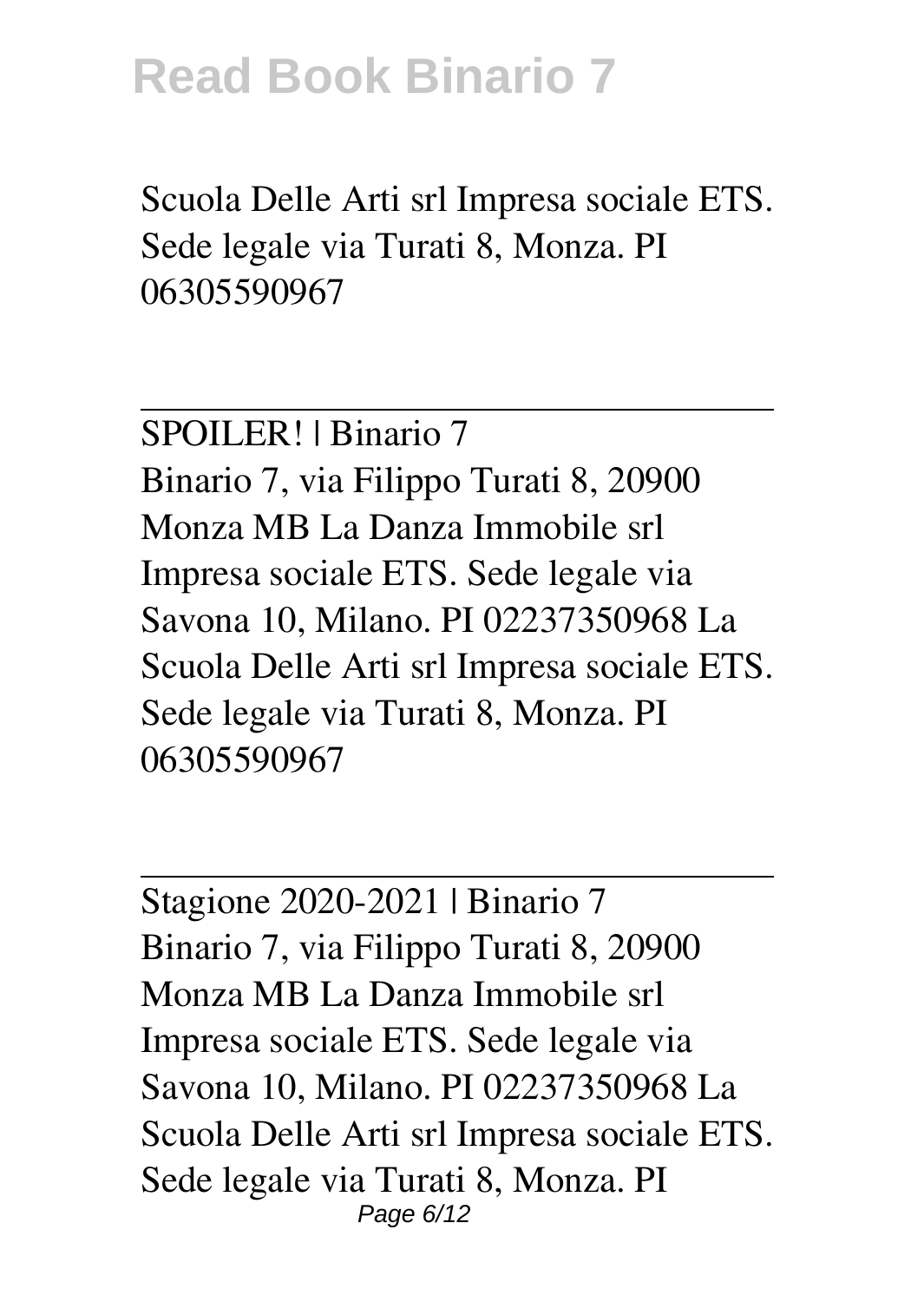06305590967

SPAZI | Binario 7 Binario 7, via Filippo Turati 8, 20900 Monza MB La Danza Immobile srl Impresa sociale ETS. Sede legale via Savona 10, Milano. PI 02237350968 La Scuola Delle Arti srl Impresa sociale ETS. Sede legale via Turati 8, Monza. PI 06305590967

La Scuola di teatro a Monza | Binario 7 Binario 7, via Filippo Turati 8, 20900 Monza MB La Danza Immobile srl Impresa sociale ETS. Sede legale via Savona 10, Milano. PI 02237350968 La Scuola Delle Arti srl Impresa sociale ETS. Sede legale via Turati 8, Monza. PI 06305590967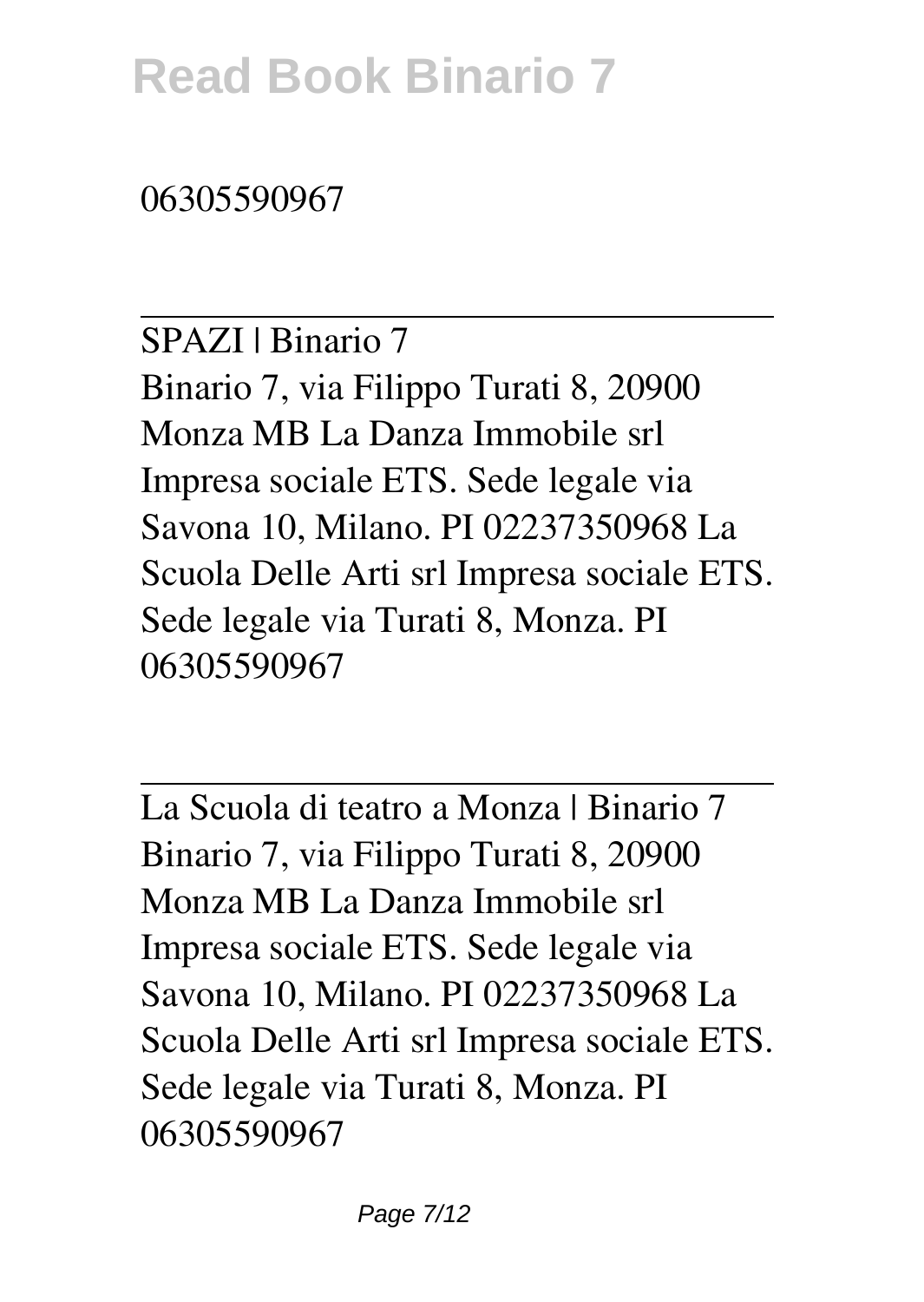COMPAGNIA TEATRO BINARIO 7 | Binario 7 Binario 7, via Filippo Turati 8, 20900 Monza MB La Danza Immobile srl Impresa sociale ETS. Sede legale via Savona 10, Milano. PI 02237350968 La Scuola Delle Arti srl Impresa sociale ETS. Sede legale via Turati 8, Monza. PI 06305590967

ANNULLATO - ODIO HITCHCOCK | Binario 7 Binario 7, Urgnano. 17 likes  $\cdot$  2 were here. Restaurant

Binario 7 - Home | Facebook Binario 7, via Filippo Turati 8, 20900 Monza MB La Danza Immobile srl Impresa sociale ETS. Sede legale via Page 8/12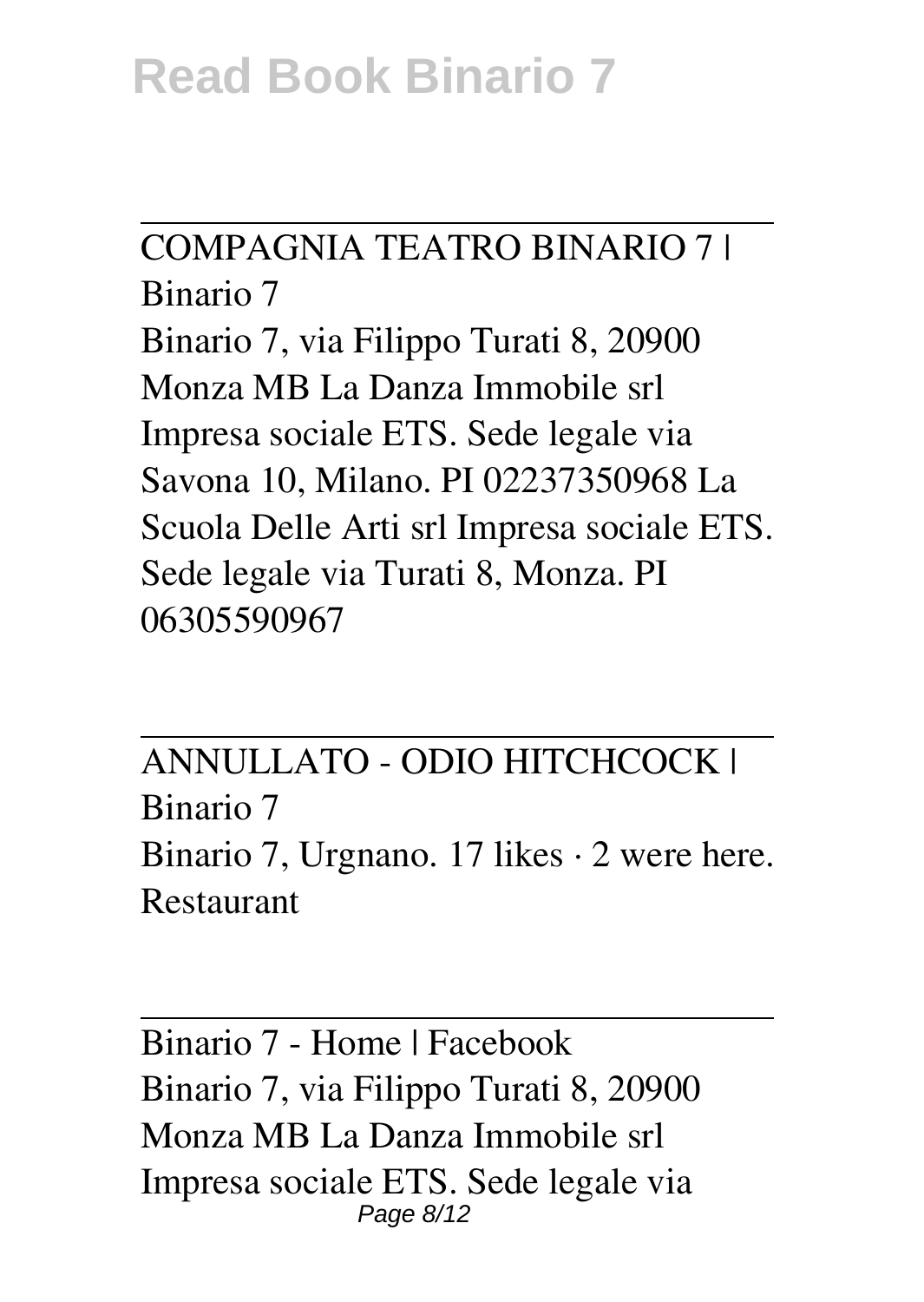Savona 10, Milano. PI 02237350968 La Scuola Delle Arti srl Impresa sociale ETS. Sede legale via Turati 8, Monza. PI 06305590967

Seminari | Binario 7 Binario 7 - Via Filippo Turati, 8, 20900 Monza, Italy - Rated 3.5 based on 70 Reviews "Organizzazione eccellente Ma troppo caldo!!!! Ci vorrebbe un po'...

Binario 7 - Home | Facebook Binario 7, via Filippo Turati 8, 20900 Monza MB La Danza Immobile srl Impresa sociale ETS. Sede legale via Savona 10, Milano. PI 02237350968 La Scuola Delle Arti srl Impresa sociale ETS. Sede legale via Turati 8, Monza. PI 06305590967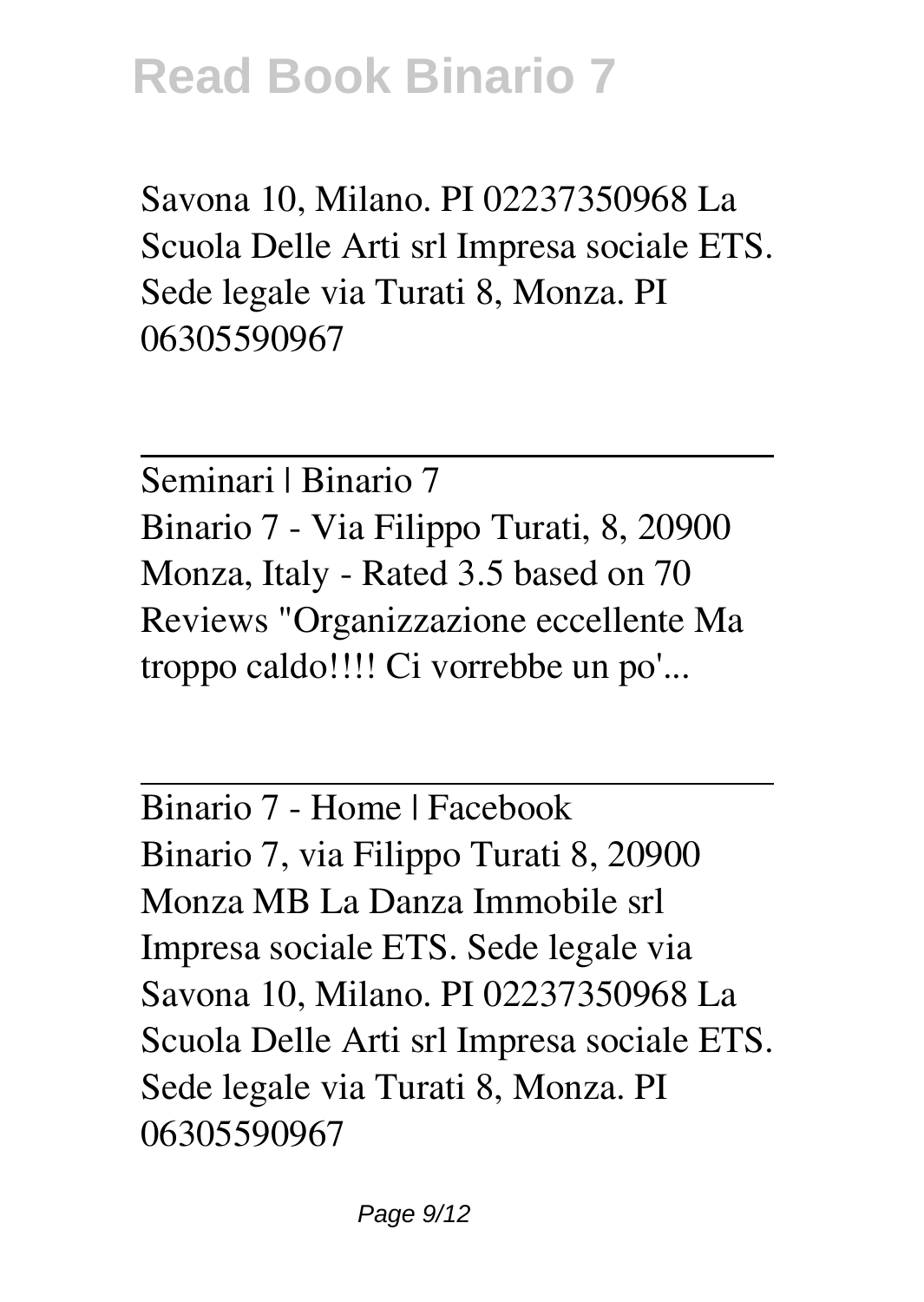TOURNÉE 2019/2020 | Binario 7 **IIIISri lankan travelers. Binario12 [12]** දුම්රිය වේදිකාව ] Travel more, Love batter, Hate less - [by Binario 12] On Instagram https ...

Binario 12 - YouTube Download Binario 7 Binario 7 1987 plymouth voyager repair manual, volvo td70 f s 466731 turbocharger rebuild guide and shop manual garrett honeywell to4b45 465590 0005 465590 9005 465590 5005 465590 5 turbochargers, yamaha rd and dt125lc 1982 87 owners workshop manual motorcycle

Binario 7 | mercury.wickedlocal Binario 7 apre i battenti nel febbraio 2016 con llambizione di creare uno spazio Page 10/12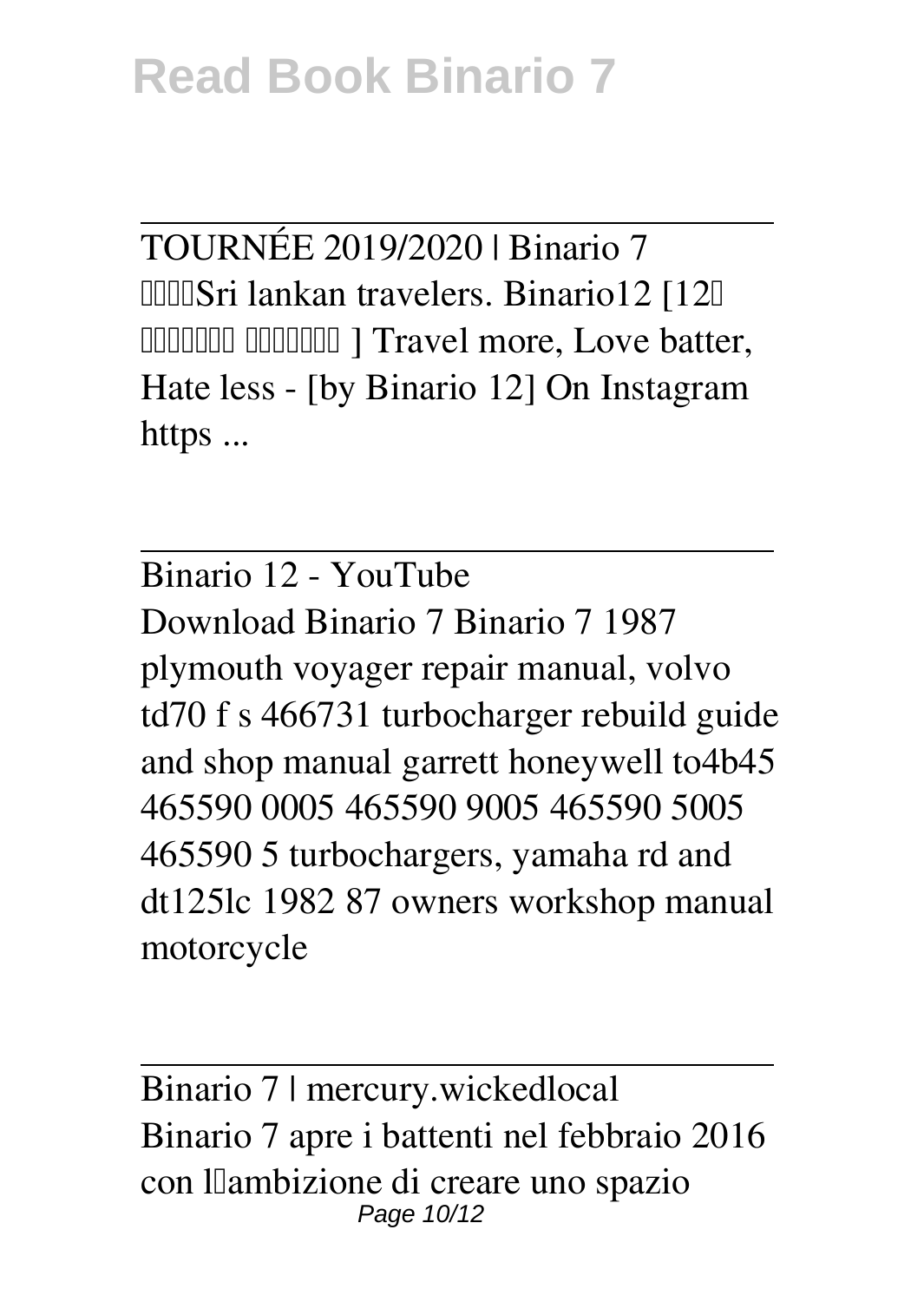ibrido tra un ristorante, una caffetteria e un wine bar.

Binario 7 | Il dopolavoro eccezionale Binario 7, via Filippo Turati 8, 20900 Monza MB La Danza Immobile srl Impresa sociale ETS. Sede legale via Savona 10, Milano. PI 02237350968 La Scuola Delle Arti srl Impresa sociale ETS. Sede legale via Turati 8, Monza. PI 06305590967

CONSULENZE | Binario 7 Binario 7, via Filippo Turati 8, 20900 Monza MB La Danza Immobile srl Impresa sociale ETS. Sede legale via Savona 10, Milano. PI 02237350968 La Scuola Delle Arti srl Impresa sociale ETS. Sede legale via Turati 8, Monza. PI 06305590967 Page 11/12